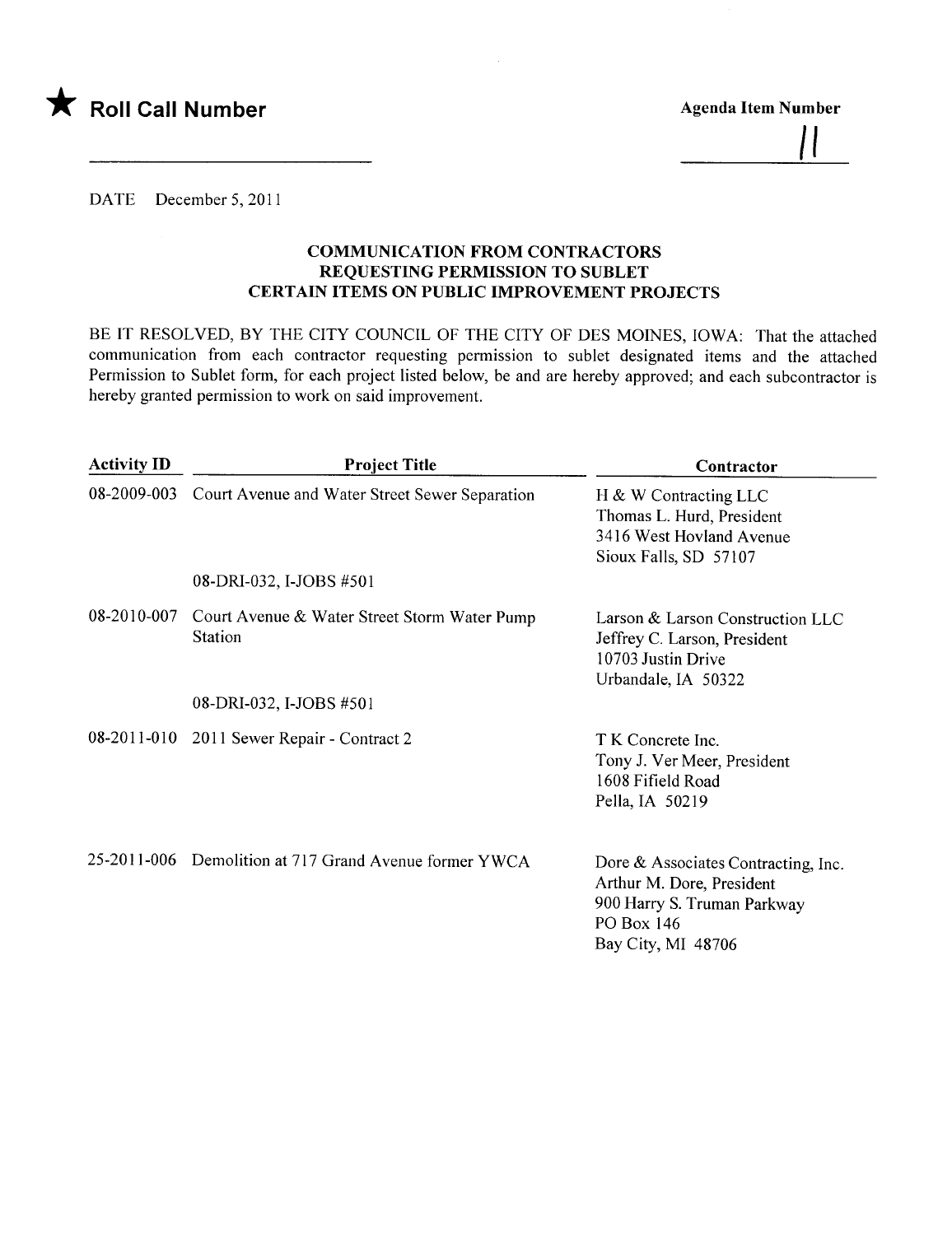

# Agenda Item Number  $\frac{1}{2}$

DATE December 5, 2011

Moved by to adopt.

FORM APPROVED:

Kathleen Vanderpool by aD

Kathleen Vanderpool Deputy City Attorney



| <b>COUNCIL ACTION</b> | <b>YEAS</b> | <b>NAYS</b> | <b>PASS</b> | <b>ABSEN</b> |
|-----------------------|-------------|-------------|-------------|--------------|
| <b>COWNIE</b>         |             |             |             |              |
| <b>COLEMAN</b>        |             |             |             |              |
| <b>GRIESS</b>         |             |             |             |              |
| <b>HENSLEY</b>        |             |             |             |              |
| <b>MAHAFFEY</b>       |             |             |             |              |
| <b>MEYER</b>          |             |             |             |              |
| <b>MOORE</b>          |             |             |             |              |
| <b>TOTAL</b>          |             |             |             |              |

MOTION CARRIED APPROVED

I, Diane Rauh, City Clerk of said City Council, hereby certify that at a meeting of the City Council, held on the above date, among other proceedings the above was adopted.

IN WITNESS WHEREOF, I have hereunto set my hand and affxed my seal the day and year first above written.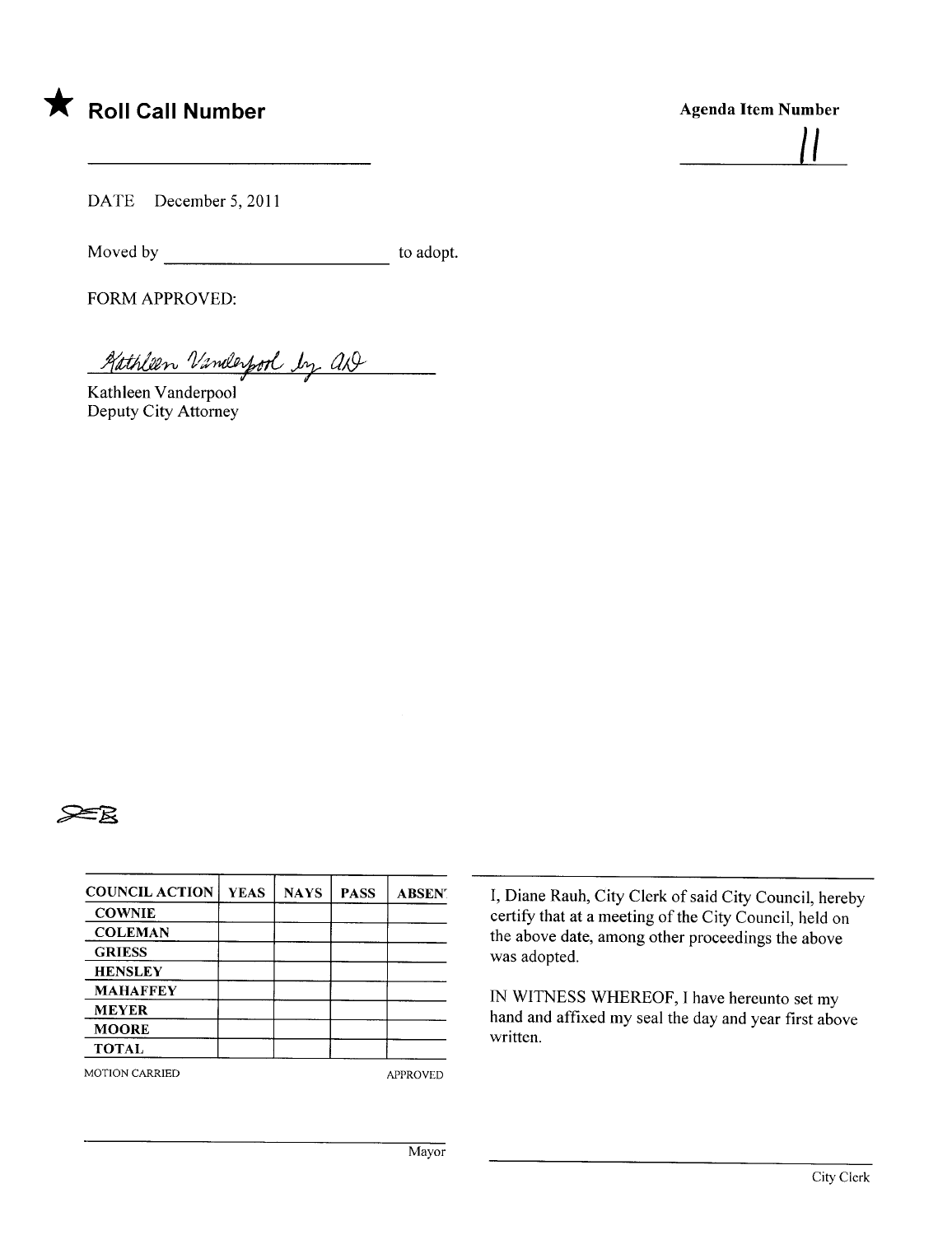ENGINERIG DEPARTMENT CITY OF DES MOINS, IOWA

 $\bar{\mathcal{A}}$ 

 $\ddot{\phantom{a}}$ 

 $\bar{z}$ 

 $\sim$ 

 $\ddot{\phantom{a}}$ 

Activity ID Date

08-2009-003 11/18/2011

 $\bar{\phantom{a}}$ 

| Project                                                                                           | Court Avenue and Water Street Sewer Separation<br>H & W Contracting LLC |                                                                                 |  |                                |                                                    |                                                      |  |
|---------------------------------------------------------------------------------------------------|-------------------------------------------------------------------------|---------------------------------------------------------------------------------|--|--------------------------------|----------------------------------------------------|------------------------------------------------------|--|
| Contractor                                                                                        |                                                                         |                                                                                 |  |                                |                                                    |                                                      |  |
| <b>Federal Tax ID</b>                                                                             |                                                                         | 14611<br><b>Contract No.</b>                                                    |  | 3<br><b>Sublet Request No.</b> |                                                    |                                                      |  |
| <b>ITEM TO BE SUBLET</b>                                                                          |                                                                         | <b>ORGANIZATION</b><br><b>TO PERFORM</b><br><b>WORK</b>                         |  | <b>DBE</b><br>Y/N              | <b>COST OF</b><br><b>SPECIALTY</b><br><b>ITEMS</b> | <b>TOTAL COST</b><br><b>OF WORK</b><br><b>SUBLET</b> |  |
| PCC Paving, Work is being<br>accomplished as a subcontractor to<br><b>Sternquist Construction</b> |                                                                         | Manatts, Inc.<br>6333 NW Beaver Drive<br>Johnston, IA 50131<br>$(515)$ 278-0247 |  | No.                            |                                                    |                                                      |  |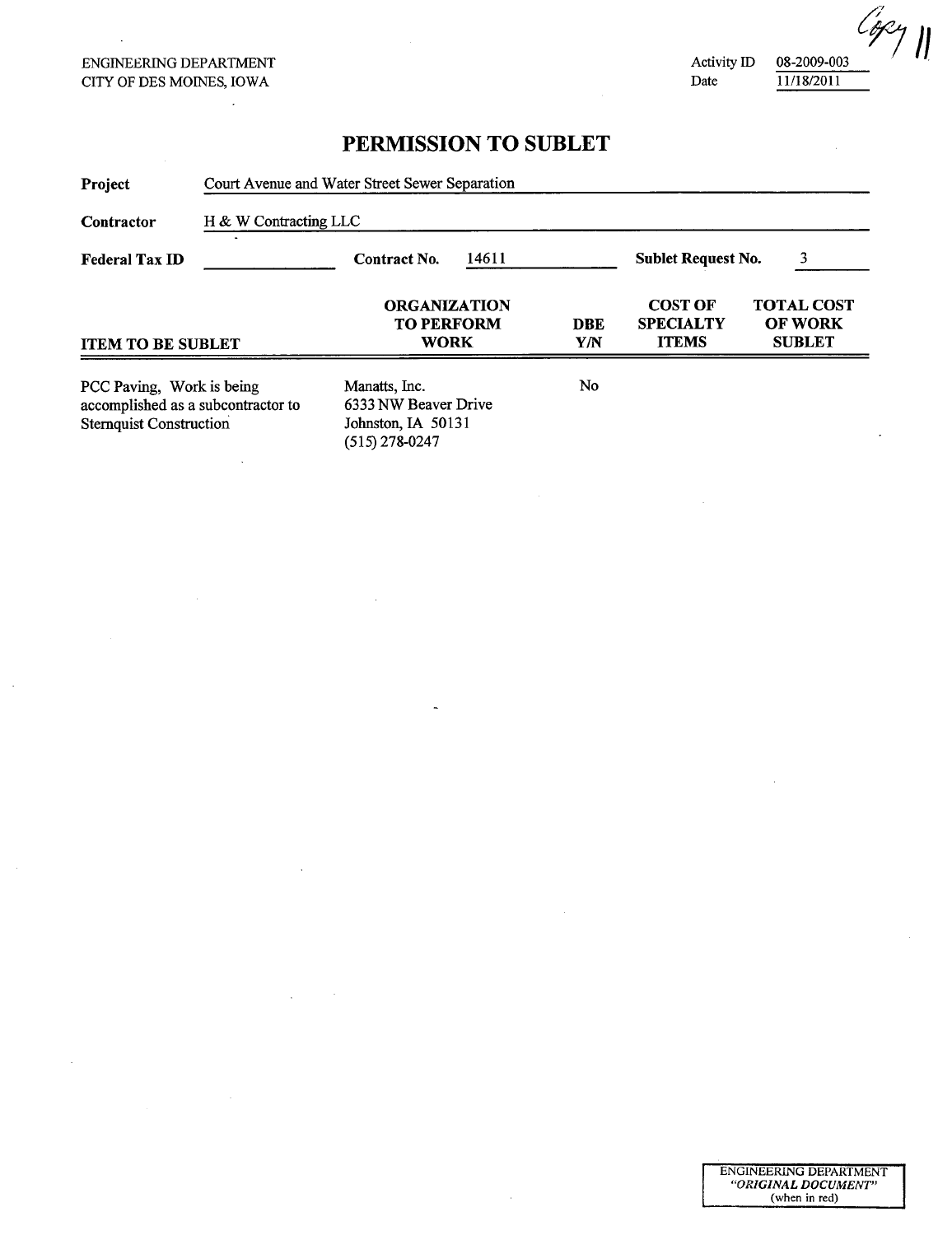$\sim$ 

 $\bar{\mathcal{L}}$ 

 $\bar{z}$ 

 $\epsilon_{\rm th}$ 

Activity ID Date

 $C_{c2}$ <sup>2</sup> 11/18/2011

| Project                       | Court Avenue & Water Street Storm Water Pump Station<br>Larson & Larson Construction LLC |                                                                                                                                |                   |                                                    |                                                      |              |  |
|-------------------------------|------------------------------------------------------------------------------------------|--------------------------------------------------------------------------------------------------------------------------------|-------------------|----------------------------------------------------|------------------------------------------------------|--------------|--|
| Contractor                    |                                                                                          |                                                                                                                                |                   |                                                    |                                                      |              |  |
| <b>Federal Tax ID</b>         | 42-1495041                                                                               | <b>Contract No.</b>                                                                                                            | 14594             |                                                    | 3<br><b>Sublet Request No.</b>                       |              |  |
| <b>ITEM TO BE SUBLET</b>      | <b>ORGANIZATION</b><br><b>TO PERFORM</b><br><b>WORK</b>                                  |                                                                                                                                | <b>DBE</b><br>Y/N | <b>COST OF</b><br><b>SPECIALTY</b><br><b>ITEMS</b> | <b>TOTAL COST</b><br><b>OF WORK</b><br><b>SUBLET</b> |              |  |
| <b>Emergency Sewer Repair</b> |                                                                                          | The Underground Company,<br>Ltd.<br>12245 Dakota Street<br>Carlisle, IA 50047<br>$(515)$ 282-8455<br>Federal Tax ID 42-1281051 |                   | No                                                 | \$170,000.00                                         | \$170,000.00 |  |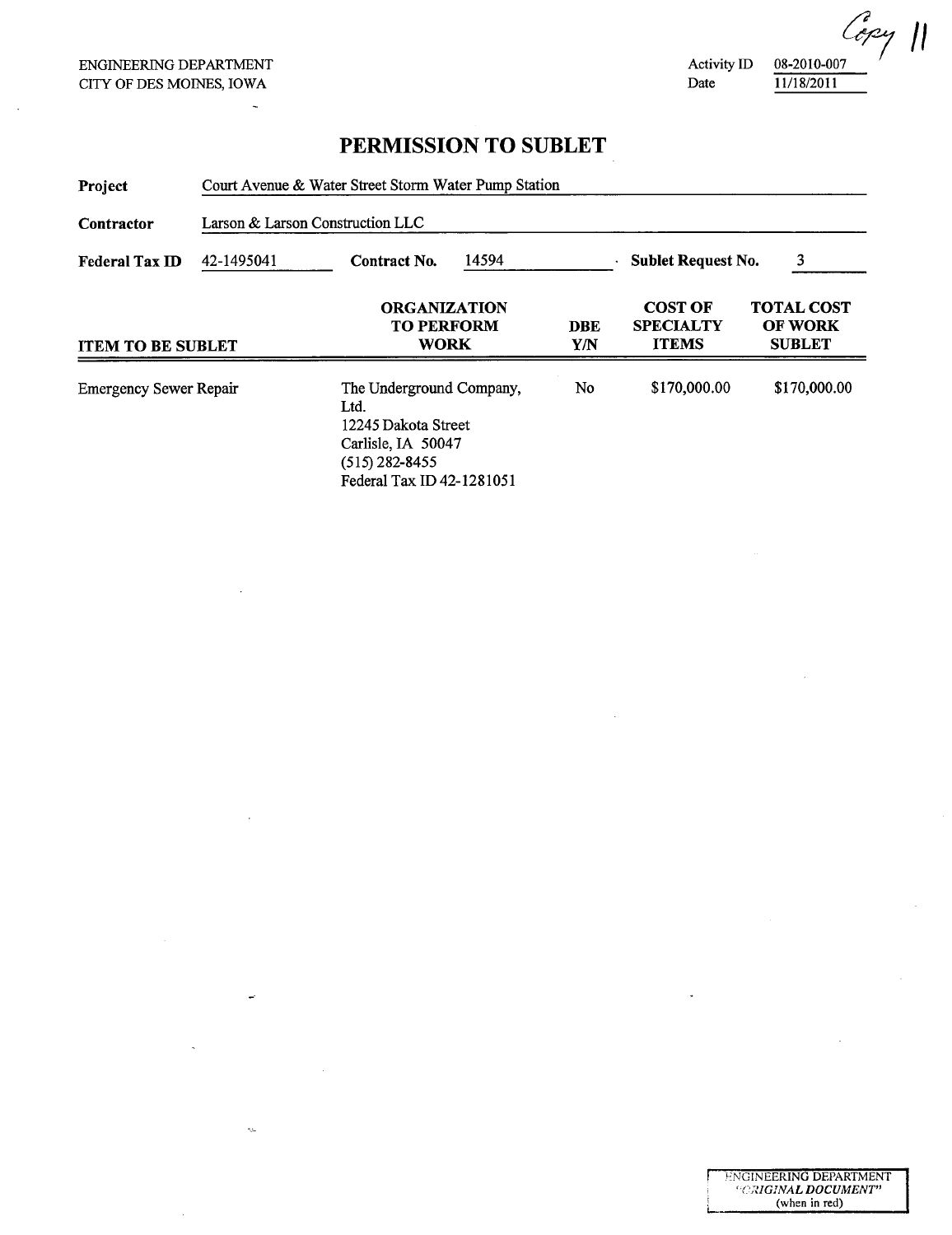$\ddot{\phantom{a}}$ 

 $\mathcal{L}$ 

 $\bar{z}$ 

 $\bar{r}$ 

 $\mathcal{A}$ 

 $\frac{1}{2}$  .

Copy 11

Activity ID Date

08-2011 -0 10 1122/2011

| Project                                                    | 2011 Sewer Repair - Contract 2 |                                                                                                                     |                                                         |                           |                                                    |                                                      |  |  |
|------------------------------------------------------------|--------------------------------|---------------------------------------------------------------------------------------------------------------------|---------------------------------------------------------|---------------------------|----------------------------------------------------|------------------------------------------------------|--|--|
| Contractor                                                 | T K Concrete Inc.              |                                                                                                                     |                                                         |                           |                                                    |                                                      |  |  |
| <b>Federal Tax ID</b>                                      | 39-1898532                     | 14689<br>Contract No.                                                                                               |                                                         | <b>Sublet Request No.</b> | 2                                                  |                                                      |  |  |
| <b>ITEM TO BE SUBLET</b>                                   |                                |                                                                                                                     | <b>ORGANIZATION</b><br><b>TO PERFORM</b><br><b>WORK</b> |                           | <b>COST OF</b><br><b>SPECIALTY</b><br><b>ITEMS</b> | <b>TOTAL COST</b><br><b>OF WORK</b><br><b>SUBLET</b> |  |  |
| Replacement of 54" storm sewer,<br>installation of rip rap |                                | Machin Corporation<br>2089 S. 60th Avenue E.<br>Newton, IA 50208<br>$(641) 792 - 1801$<br>Federal Tax ID 73-1735360 |                                                         | No.                       |                                                    | \$78,406.50                                          |  |  |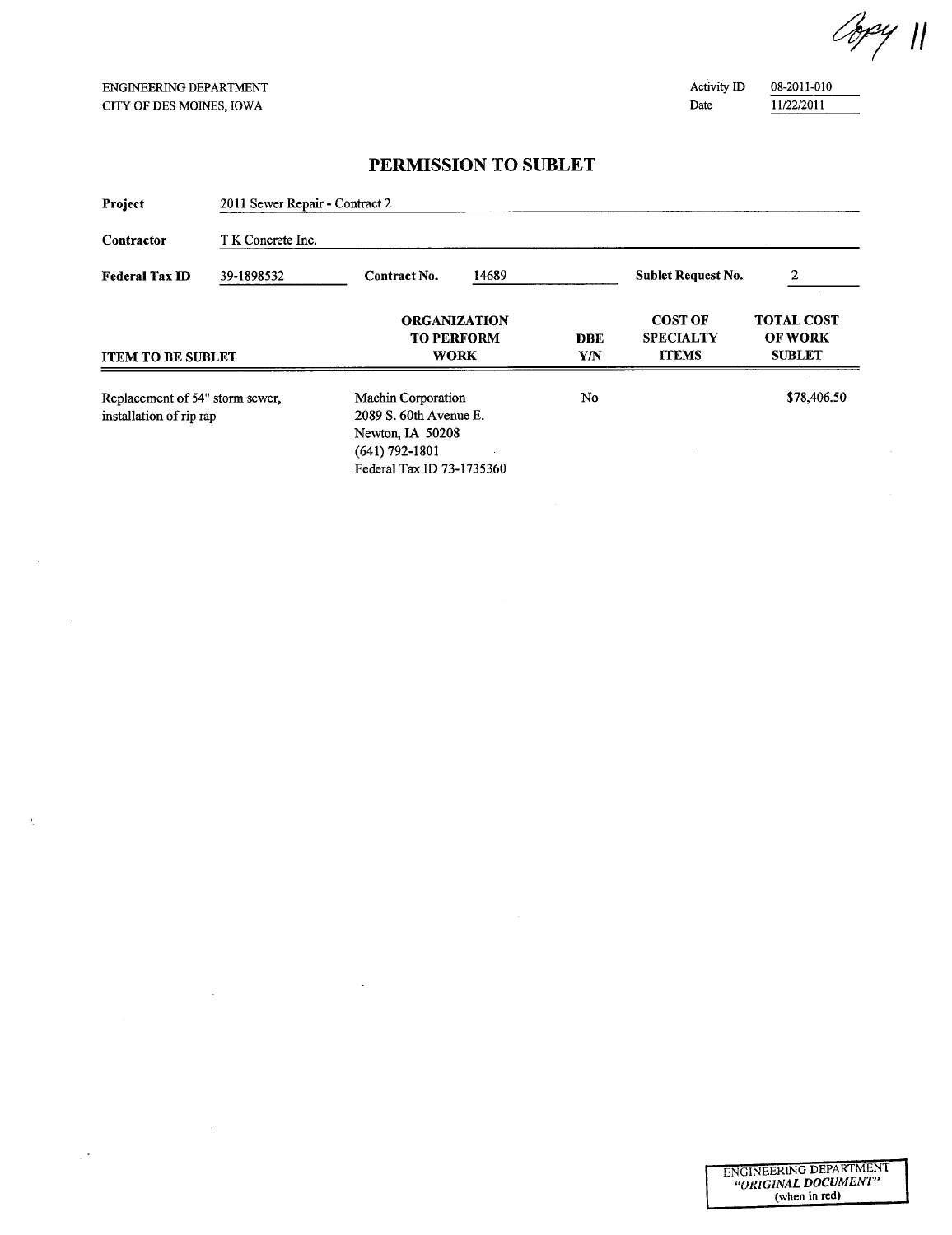**Activity ID** Date

25-2011-006 11/29/2011

r i: ENGINEERING DEPARTMENT .<br>. *. . - ORIGINAL DOCUMENT* . (when in red)

 $^{7}$ (1)

| Project                  | Demolition at 717 Grand Avenue former YWCA<br>Dore & Associates Contracting, Inc. |                                                                                                |  |            |                                                    |                                                      |  |
|--------------------------|-----------------------------------------------------------------------------------|------------------------------------------------------------------------------------------------|--|------------|----------------------------------------------------|------------------------------------------------------|--|
| Contractor               |                                                                                   |                                                                                                |  |            |                                                    |                                                      |  |
| <b>Federal Tax ID</b>    | 14668<br><b>Contract No.</b>                                                      |                                                                                                |  |            | <b>Sublet Request No.</b><br>4                     |                                                      |  |
| <b>ITEM TO BE SUBLET</b> |                                                                                   | <b>ORGANIZATION</b><br><b>TO PERFORM</b><br><b>WORK</b>                                        |  | DBE<br>Y/N | <b>COST OF</b><br><b>SPECIALTY</b><br><b>ITEMS</b> | <b>TOTAL COST</b><br><b>OF WORK</b><br><b>SUBLET</b> |  |
| Masonary work            |                                                                                   | Forrest & Associates<br>817 SW 9th Street<br>Des Moines, IA 50309<br>Federal Tax ID 42-0863878 |  | No         |                                                    | \$41,550.00                                          |  |